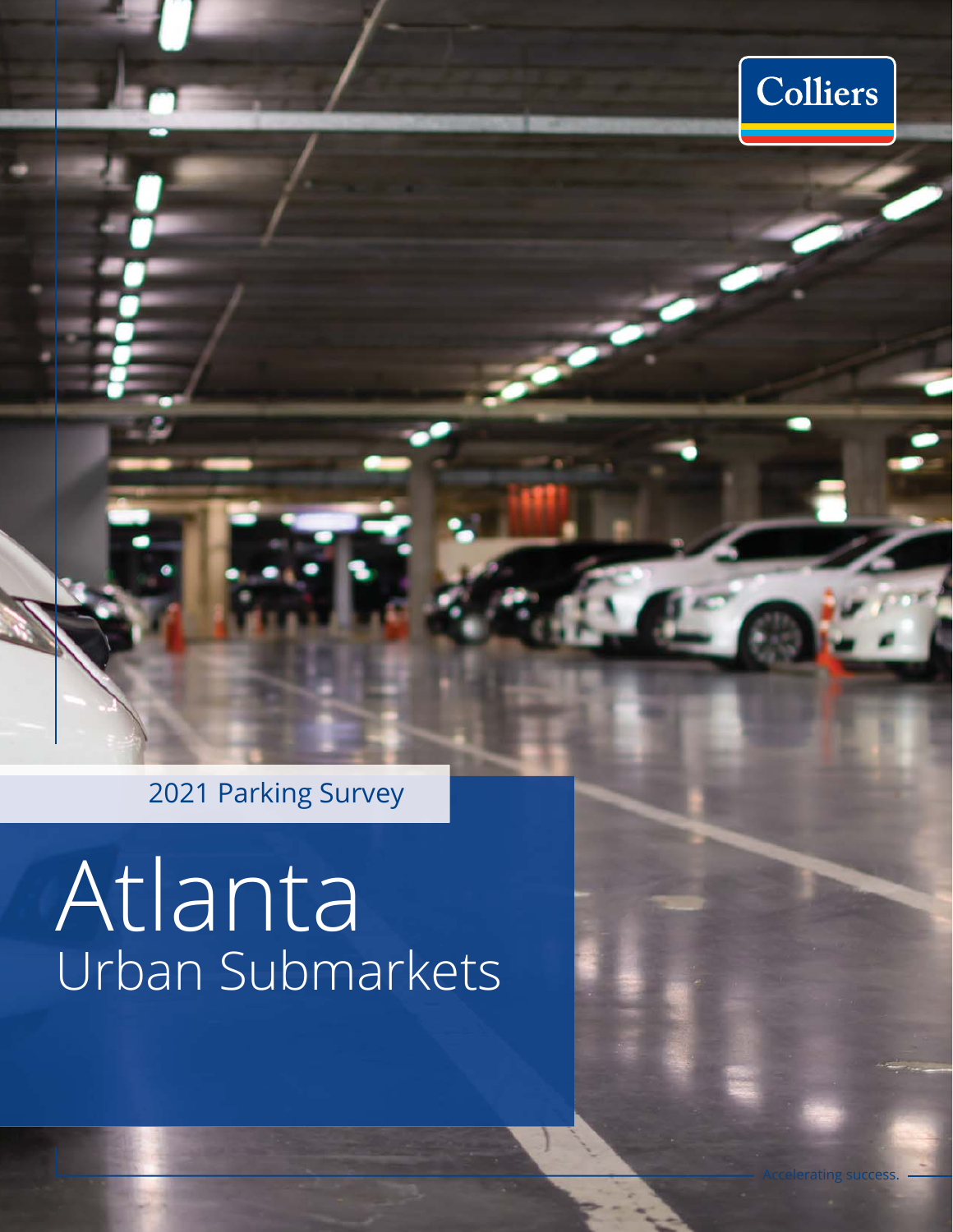### "As Office Demand Remains Steady, Atlanta's Unreserved Parking Rates Increase Yet Again."

### **Data Overview**

The data for this parking survey was compiled and collected by Colliers International - Atlanta by means of calling property Landlords, Owners and Parking Operators; and also by field research. Criteria used for this report includes covered or underground parking garages only; located in Atlanta's urban core submarkets. For decks not associated with office buildings, location is in close proximity and relevant to office centers.

### **Reserved Rates (monthly)**

Overall reserved parking in Atlanta's urban submarkets fell for a second consecutive year. Albeit modest, this year's 0.7% decline reflects uncertainty as it relates to building owners seeing the amenity of reserved rates as an important factor for prospective tenants going forward; most notably in a post-pandemic office future.

### **Unreserved Rates (monthly)**

Unlike reserved rates, the average for unreserved parking rates in Atlanta's urban core increased by 1% in 2021, continuing the annual rise since rates have been tracked. As no surprise, Midtown saw the most significant movement with its unreserved average increasing 1.7% YoY.

### **Daily Maximums and Hourly Rates**

Daily parking maximums increased the most of any other metric this year, up almost 12% on average. This was evenly spread across the urban core; however, Buckhead experienced the greatest rise. Hourly rates remained unchanged overall from last year.

### **Market Indicators Relative to prior period Low High AVG Reserved** \$60 \$250 \$148 **Unreserved** \$25 \$175 \$110 **Daily Max**  $\begin{array}{ccc} 19 & 20 & 20 \\ 20 & 20 & 20 \\ 20 & 20 & 20 \\ 20 & 20 & 20 \\ 20 & 20 & 20 \\ 20 & 20 & 20 \\ 20 & 20 & 20 \\ 20 & 20 & 20 \\ 20 & 20 & 20 \\ 20 & 20 & 20 \\ 20 & 20 & 20 \\ 20 & 20 & 20 \\ 20 & 20 & 20 \\ 20 & 20 & 20 \\ 20 & 20 & 20 \\ 20 & 20 & 20 \\ 20 & 20 & 2$ **Hourly**  $$2$   $$15$   $$6$

### **Historical Data**



#### **Summary Statistics**

| <b>Urban Submarkets</b> | <b>Downtown</b> | <b>Midtown</b> | <b>Buckhead</b> |
|-------------------------|-----------------|----------------|-----------------|
| Reserved - High         | \$190           | \$250          | \$175           |
| Reserved - Low          | \$85            | \$65           | \$60            |
| Reserved - AVG          | $$147 \sqrt$    | $$161 \sqrt$   | $$137 \sqrt$    |
| Unreserved - High       | \$160           | \$175          | \$120 个         |
| <b>Unreserved - Low</b> | \$65            | \$55           | \$25            |
| <b>Unreserved - AVG</b> | \$114           | \$121 个        | \$93            |
| Daily - High            | \$40            | \$35<br>个      | \$35            |
| Daily - Low             | 个<br>\$10       | \$8            | \$10            |
| Daily - AVG             | \$18            | \$19           | \$18            |

### Parking Maps: Downtown, Midtown, Buckhead

The following maps provide locations of the office buildings and parking facilities researched for this survery. Summary statistics does include a few properties not included on the map.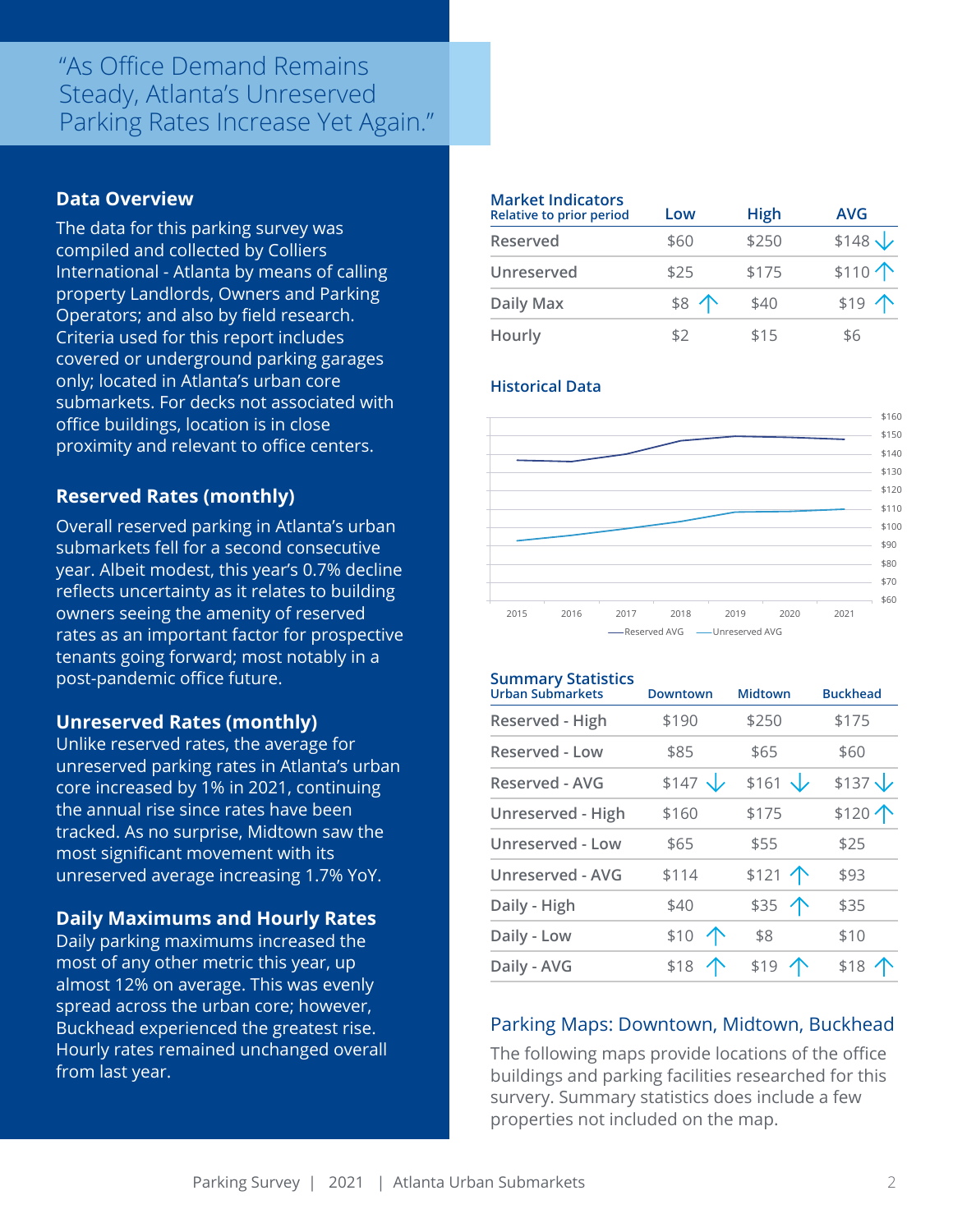### Downtown



**West Peachtree St NW**

| \$7<br>\$14<br>100 Edgewood<br>3<br>1<br><b>Peachtree Center</b><br>3.1<br>\$155<br>\$100<br>\$8<br>\$20<br>$\overline{2}$<br>3.3<br>\$12<br>3<br>200 Peachtree<br>\$130<br>\$75<br>\$20<br>4<br>191 Peachtree<br>\$190<br>\$160<br>\$4<br>\$25<br>1<br>5<br>260 Peachtree<br>$\overline{2}$<br>\$130<br>\$5<br>\$20<br>6<br>270 Peachtree<br>$\overline{2}$<br>\$130<br>\$5<br>\$20<br>30 Allen Plaza<br>1.5<br>\$180<br>\$130<br>\$4<br>\$12<br>7<br>8<br>55 Allen Plaza<br>1<br>\$165<br>\$135<br>\$6<br>\$18<br>1.5<br>9<br>55 Marietta<br>\$115<br>\$5<br>\$11<br>10<br><b>Hurt Plaza</b><br>2<br>\$160<br>\$120<br>\$6<br>\$18<br>11<br>One Georgia Ctr.<br>3<br>\$90<br>\$6<br>\$18<br>\$120<br>250 Williams<br>1<br>12<br>\$150<br>\$9<br>\$12<br>13<br><b>SunTrust Plaza</b><br>1.5<br>\$125<br>\$8<br>\$25<br>\$165<br>14<br>0.5<br><b>Baltimore Row</b><br>\$120<br>\$100<br>\$3<br>\$18<br>15<br><b>BofA Plaza</b><br>1.1<br>\$180<br>\$148<br>\$8<br>\$24<br>16<br>Marquis I & II<br>3.1<br>\$170<br>\$100<br>\$8<br>\$20<br>17<br>101 Marietta St.<br>1.5<br>\$160<br>\$120<br>\$6<br>\$20<br>100 Peachtree<br>18<br>1.5<br>\$95<br>\$75<br>\$6<br>\$10<br>-Cone Street<br>100 Peachtree<br>19<br>1.5<br>\$160<br>\$140<br>\$8<br>\$15<br>-Forsyth St<br><b>GA-Pacific Ctr.</b><br>1.5<br>20<br>\$140<br>\$100<br>\$6<br>\$16<br>\$65<br>21<br>102 Cone St<br>\$85<br>\$6<br>\$10<br>Underground<br>22<br>\$160<br>\$115<br>\$6<br>\$16<br>Atlanta<br>23<br>104 John Portman<br>\$9<br>\$20<br>24<br>123 Marietta St<br>\$100<br>\$6<br>\$20<br>100 Luckie St<br>4.24<br>25<br>\$110<br>\$100<br>\$7<br>\$18<br>104 Marietta St<br>26<br>\$4<br>\$10<br>27<br>98 Cone St<br>\$10<br>\$15<br>28<br>171 Carnegie Way<br>\$9<br>\$40<br>29<br>218 Peachtree St<br>\$120<br>\$10<br>\$25<br>\$115<br>\$8<br>30<br>227 Courtland St<br>1.28<br>\$135<br>\$20<br>31 Baker St<br>31<br>\$120<br>\$10<br>\$10<br>32<br>275 Baker St.<br>\$36<br>\$85<br>33<br>79 Marietta St<br>\$6<br>\$10<br>34<br>\$4<br>America's Mart<br>\$130<br>\$25<br>35<br><b>CNN Center</b><br>\$10<br><b>Crawford Long</b><br>\$4<br>\$16<br>36<br>37<br>\$17<br><b>GA Aquarium</b><br>38<br>\$10<br><b>GSU Campus</b><br>39<br><b>GWCC Campus</b><br>\$15<br>40<br>\$95<br>\$10<br><b>State Farm Arena</b><br>\$15<br>41<br>World of Coke<br>\$12<br>\$17 | # | <b>PROPERTY</b> | RES.<br>(Mo.) | UNRES. HR.<br>(Mo.) | <b>MAX</b> |
|----------------------------------------------------------------------------------------------------------------------------------------------------------------------------------------------------------------------------------------------------------------------------------------------------------------------------------------------------------------------------------------------------------------------------------------------------------------------------------------------------------------------------------------------------------------------------------------------------------------------------------------------------------------------------------------------------------------------------------------------------------------------------------------------------------------------------------------------------------------------------------------------------------------------------------------------------------------------------------------------------------------------------------------------------------------------------------------------------------------------------------------------------------------------------------------------------------------------------------------------------------------------------------------------------------------------------------------------------------------------------------------------------------------------------------------------------------------------------------------------------------------------------------------------------------------------------------------------------------------------------------------------------------------------------------------------------------------------------------------------------------------------------------------------------------------------------------------------------------------------------------------------------------------------------------------------------------------------------------------------------------------------------------------------------------------------------------------------------------------------------------------------------------------------------------------------------------------------------------------------------------------------------------------------------------------------------------------------|---|-----------------|---------------|---------------------|------------|
|                                                                                                                                                                                                                                                                                                                                                                                                                                                                                                                                                                                                                                                                                                                                                                                                                                                                                                                                                                                                                                                                                                                                                                                                                                                                                                                                                                                                                                                                                                                                                                                                                                                                                                                                                                                                                                                                                                                                                                                                                                                                                                                                                                                                                                                                                                                                              |   |                 |               |                     |            |
|                                                                                                                                                                                                                                                                                                                                                                                                                                                                                                                                                                                                                                                                                                                                                                                                                                                                                                                                                                                                                                                                                                                                                                                                                                                                                                                                                                                                                                                                                                                                                                                                                                                                                                                                                                                                                                                                                                                                                                                                                                                                                                                                                                                                                                                                                                                                              |   |                 |               |                     |            |
|                                                                                                                                                                                                                                                                                                                                                                                                                                                                                                                                                                                                                                                                                                                                                                                                                                                                                                                                                                                                                                                                                                                                                                                                                                                                                                                                                                                                                                                                                                                                                                                                                                                                                                                                                                                                                                                                                                                                                                                                                                                                                                                                                                                                                                                                                                                                              |   |                 |               |                     |            |
|                                                                                                                                                                                                                                                                                                                                                                                                                                                                                                                                                                                                                                                                                                                                                                                                                                                                                                                                                                                                                                                                                                                                                                                                                                                                                                                                                                                                                                                                                                                                                                                                                                                                                                                                                                                                                                                                                                                                                                                                                                                                                                                                                                                                                                                                                                                                              |   |                 |               |                     |            |
|                                                                                                                                                                                                                                                                                                                                                                                                                                                                                                                                                                                                                                                                                                                                                                                                                                                                                                                                                                                                                                                                                                                                                                                                                                                                                                                                                                                                                                                                                                                                                                                                                                                                                                                                                                                                                                                                                                                                                                                                                                                                                                                                                                                                                                                                                                                                              |   |                 |               |                     |            |
|                                                                                                                                                                                                                                                                                                                                                                                                                                                                                                                                                                                                                                                                                                                                                                                                                                                                                                                                                                                                                                                                                                                                                                                                                                                                                                                                                                                                                                                                                                                                                                                                                                                                                                                                                                                                                                                                                                                                                                                                                                                                                                                                                                                                                                                                                                                                              |   |                 |               |                     |            |
|                                                                                                                                                                                                                                                                                                                                                                                                                                                                                                                                                                                                                                                                                                                                                                                                                                                                                                                                                                                                                                                                                                                                                                                                                                                                                                                                                                                                                                                                                                                                                                                                                                                                                                                                                                                                                                                                                                                                                                                                                                                                                                                                                                                                                                                                                                                                              |   |                 |               |                     |            |
|                                                                                                                                                                                                                                                                                                                                                                                                                                                                                                                                                                                                                                                                                                                                                                                                                                                                                                                                                                                                                                                                                                                                                                                                                                                                                                                                                                                                                                                                                                                                                                                                                                                                                                                                                                                                                                                                                                                                                                                                                                                                                                                                                                                                                                                                                                                                              |   |                 |               |                     |            |
|                                                                                                                                                                                                                                                                                                                                                                                                                                                                                                                                                                                                                                                                                                                                                                                                                                                                                                                                                                                                                                                                                                                                                                                                                                                                                                                                                                                                                                                                                                                                                                                                                                                                                                                                                                                                                                                                                                                                                                                                                                                                                                                                                                                                                                                                                                                                              |   |                 |               |                     |            |
|                                                                                                                                                                                                                                                                                                                                                                                                                                                                                                                                                                                                                                                                                                                                                                                                                                                                                                                                                                                                                                                                                                                                                                                                                                                                                                                                                                                                                                                                                                                                                                                                                                                                                                                                                                                                                                                                                                                                                                                                                                                                                                                                                                                                                                                                                                                                              |   |                 |               |                     |            |
|                                                                                                                                                                                                                                                                                                                                                                                                                                                                                                                                                                                                                                                                                                                                                                                                                                                                                                                                                                                                                                                                                                                                                                                                                                                                                                                                                                                                                                                                                                                                                                                                                                                                                                                                                                                                                                                                                                                                                                                                                                                                                                                                                                                                                                                                                                                                              |   |                 |               |                     |            |
|                                                                                                                                                                                                                                                                                                                                                                                                                                                                                                                                                                                                                                                                                                                                                                                                                                                                                                                                                                                                                                                                                                                                                                                                                                                                                                                                                                                                                                                                                                                                                                                                                                                                                                                                                                                                                                                                                                                                                                                                                                                                                                                                                                                                                                                                                                                                              |   |                 |               |                     |            |
|                                                                                                                                                                                                                                                                                                                                                                                                                                                                                                                                                                                                                                                                                                                                                                                                                                                                                                                                                                                                                                                                                                                                                                                                                                                                                                                                                                                                                                                                                                                                                                                                                                                                                                                                                                                                                                                                                                                                                                                                                                                                                                                                                                                                                                                                                                                                              |   |                 |               |                     |            |
|                                                                                                                                                                                                                                                                                                                                                                                                                                                                                                                                                                                                                                                                                                                                                                                                                                                                                                                                                                                                                                                                                                                                                                                                                                                                                                                                                                                                                                                                                                                                                                                                                                                                                                                                                                                                                                                                                                                                                                                                                                                                                                                                                                                                                                                                                                                                              |   |                 |               |                     |            |
|                                                                                                                                                                                                                                                                                                                                                                                                                                                                                                                                                                                                                                                                                                                                                                                                                                                                                                                                                                                                                                                                                                                                                                                                                                                                                                                                                                                                                                                                                                                                                                                                                                                                                                                                                                                                                                                                                                                                                                                                                                                                                                                                                                                                                                                                                                                                              |   |                 |               |                     |            |
|                                                                                                                                                                                                                                                                                                                                                                                                                                                                                                                                                                                                                                                                                                                                                                                                                                                                                                                                                                                                                                                                                                                                                                                                                                                                                                                                                                                                                                                                                                                                                                                                                                                                                                                                                                                                                                                                                                                                                                                                                                                                                                                                                                                                                                                                                                                                              |   |                 |               |                     |            |
|                                                                                                                                                                                                                                                                                                                                                                                                                                                                                                                                                                                                                                                                                                                                                                                                                                                                                                                                                                                                                                                                                                                                                                                                                                                                                                                                                                                                                                                                                                                                                                                                                                                                                                                                                                                                                                                                                                                                                                                                                                                                                                                                                                                                                                                                                                                                              |   |                 |               |                     |            |
|                                                                                                                                                                                                                                                                                                                                                                                                                                                                                                                                                                                                                                                                                                                                                                                                                                                                                                                                                                                                                                                                                                                                                                                                                                                                                                                                                                                                                                                                                                                                                                                                                                                                                                                                                                                                                                                                                                                                                                                                                                                                                                                                                                                                                                                                                                                                              |   |                 |               |                     |            |
|                                                                                                                                                                                                                                                                                                                                                                                                                                                                                                                                                                                                                                                                                                                                                                                                                                                                                                                                                                                                                                                                                                                                                                                                                                                                                                                                                                                                                                                                                                                                                                                                                                                                                                                                                                                                                                                                                                                                                                                                                                                                                                                                                                                                                                                                                                                                              |   |                 |               |                     |            |
|                                                                                                                                                                                                                                                                                                                                                                                                                                                                                                                                                                                                                                                                                                                                                                                                                                                                                                                                                                                                                                                                                                                                                                                                                                                                                                                                                                                                                                                                                                                                                                                                                                                                                                                                                                                                                                                                                                                                                                                                                                                                                                                                                                                                                                                                                                                                              |   |                 |               |                     |            |
|                                                                                                                                                                                                                                                                                                                                                                                                                                                                                                                                                                                                                                                                                                                                                                                                                                                                                                                                                                                                                                                                                                                                                                                                                                                                                                                                                                                                                                                                                                                                                                                                                                                                                                                                                                                                                                                                                                                                                                                                                                                                                                                                                                                                                                                                                                                                              |   |                 |               |                     |            |
|                                                                                                                                                                                                                                                                                                                                                                                                                                                                                                                                                                                                                                                                                                                                                                                                                                                                                                                                                                                                                                                                                                                                                                                                                                                                                                                                                                                                                                                                                                                                                                                                                                                                                                                                                                                                                                                                                                                                                                                                                                                                                                                                                                                                                                                                                                                                              |   |                 |               |                     |            |
|                                                                                                                                                                                                                                                                                                                                                                                                                                                                                                                                                                                                                                                                                                                                                                                                                                                                                                                                                                                                                                                                                                                                                                                                                                                                                                                                                                                                                                                                                                                                                                                                                                                                                                                                                                                                                                                                                                                                                                                                                                                                                                                                                                                                                                                                                                                                              |   |                 |               |                     |            |
|                                                                                                                                                                                                                                                                                                                                                                                                                                                                                                                                                                                                                                                                                                                                                                                                                                                                                                                                                                                                                                                                                                                                                                                                                                                                                                                                                                                                                                                                                                                                                                                                                                                                                                                                                                                                                                                                                                                                                                                                                                                                                                                                                                                                                                                                                                                                              |   |                 |               |                     |            |
|                                                                                                                                                                                                                                                                                                                                                                                                                                                                                                                                                                                                                                                                                                                                                                                                                                                                                                                                                                                                                                                                                                                                                                                                                                                                                                                                                                                                                                                                                                                                                                                                                                                                                                                                                                                                                                                                                                                                                                                                                                                                                                                                                                                                                                                                                                                                              |   |                 |               |                     |            |
|                                                                                                                                                                                                                                                                                                                                                                                                                                                                                                                                                                                                                                                                                                                                                                                                                                                                                                                                                                                                                                                                                                                                                                                                                                                                                                                                                                                                                                                                                                                                                                                                                                                                                                                                                                                                                                                                                                                                                                                                                                                                                                                                                                                                                                                                                                                                              |   |                 |               |                     |            |
|                                                                                                                                                                                                                                                                                                                                                                                                                                                                                                                                                                                                                                                                                                                                                                                                                                                                                                                                                                                                                                                                                                                                                                                                                                                                                                                                                                                                                                                                                                                                                                                                                                                                                                                                                                                                                                                                                                                                                                                                                                                                                                                                                                                                                                                                                                                                              |   |                 |               |                     |            |
|                                                                                                                                                                                                                                                                                                                                                                                                                                                                                                                                                                                                                                                                                                                                                                                                                                                                                                                                                                                                                                                                                                                                                                                                                                                                                                                                                                                                                                                                                                                                                                                                                                                                                                                                                                                                                                                                                                                                                                                                                                                                                                                                                                                                                                                                                                                                              |   |                 |               |                     |            |
|                                                                                                                                                                                                                                                                                                                                                                                                                                                                                                                                                                                                                                                                                                                                                                                                                                                                                                                                                                                                                                                                                                                                                                                                                                                                                                                                                                                                                                                                                                                                                                                                                                                                                                                                                                                                                                                                                                                                                                                                                                                                                                                                                                                                                                                                                                                                              |   |                 |               |                     |            |
|                                                                                                                                                                                                                                                                                                                                                                                                                                                                                                                                                                                                                                                                                                                                                                                                                                                                                                                                                                                                                                                                                                                                                                                                                                                                                                                                                                                                                                                                                                                                                                                                                                                                                                                                                                                                                                                                                                                                                                                                                                                                                                                                                                                                                                                                                                                                              |   |                 |               |                     |            |
|                                                                                                                                                                                                                                                                                                                                                                                                                                                                                                                                                                                                                                                                                                                                                                                                                                                                                                                                                                                                                                                                                                                                                                                                                                                                                                                                                                                                                                                                                                                                                                                                                                                                                                                                                                                                                                                                                                                                                                                                                                                                                                                                                                                                                                                                                                                                              |   |                 |               |                     |            |
|                                                                                                                                                                                                                                                                                                                                                                                                                                                                                                                                                                                                                                                                                                                                                                                                                                                                                                                                                                                                                                                                                                                                                                                                                                                                                                                                                                                                                                                                                                                                                                                                                                                                                                                                                                                                                                                                                                                                                                                                                                                                                                                                                                                                                                                                                                                                              |   |                 |               |                     |            |
|                                                                                                                                                                                                                                                                                                                                                                                                                                                                                                                                                                                                                                                                                                                                                                                                                                                                                                                                                                                                                                                                                                                                                                                                                                                                                                                                                                                                                                                                                                                                                                                                                                                                                                                                                                                                                                                                                                                                                                                                                                                                                                                                                                                                                                                                                                                                              |   |                 |               |                     |            |
|                                                                                                                                                                                                                                                                                                                                                                                                                                                                                                                                                                                                                                                                                                                                                                                                                                                                                                                                                                                                                                                                                                                                                                                                                                                                                                                                                                                                                                                                                                                                                                                                                                                                                                                                                                                                                                                                                                                                                                                                                                                                                                                                                                                                                                                                                                                                              |   |                 |               |                     |            |
|                                                                                                                                                                                                                                                                                                                                                                                                                                                                                                                                                                                                                                                                                                                                                                                                                                                                                                                                                                                                                                                                                                                                                                                                                                                                                                                                                                                                                                                                                                                                                                                                                                                                                                                                                                                                                                                                                                                                                                                                                                                                                                                                                                                                                                                                                                                                              |   |                 |               |                     |            |
|                                                                                                                                                                                                                                                                                                                                                                                                                                                                                                                                                                                                                                                                                                                                                                                                                                                                                                                                                                                                                                                                                                                                                                                                                                                                                                                                                                                                                                                                                                                                                                                                                                                                                                                                                                                                                                                                                                                                                                                                                                                                                                                                                                                                                                                                                                                                              |   |                 |               |                     |            |
|                                                                                                                                                                                                                                                                                                                                                                                                                                                                                                                                                                                                                                                                                                                                                                                                                                                                                                                                                                                                                                                                                                                                                                                                                                                                                                                                                                                                                                                                                                                                                                                                                                                                                                                                                                                                                                                                                                                                                                                                                                                                                                                                                                                                                                                                                                                                              |   |                 |               |                     |            |
|                                                                                                                                                                                                                                                                                                                                                                                                                                                                                                                                                                                                                                                                                                                                                                                                                                                                                                                                                                                                                                                                                                                                                                                                                                                                                                                                                                                                                                                                                                                                                                                                                                                                                                                                                                                                                                                                                                                                                                                                                                                                                                                                                                                                                                                                                                                                              |   |                 |               |                     |            |
|                                                                                                                                                                                                                                                                                                                                                                                                                                                                                                                                                                                                                                                                                                                                                                                                                                                                                                                                                                                                                                                                                                                                                                                                                                                                                                                                                                                                                                                                                                                                                                                                                                                                                                                                                                                                                                                                                                                                                                                                                                                                                                                                                                                                                                                                                                                                              |   |                 |               |                     |            |
|                                                                                                                                                                                                                                                                                                                                                                                                                                                                                                                                                                                                                                                                                                                                                                                                                                                                                                                                                                                                                                                                                                                                                                                                                                                                                                                                                                                                                                                                                                                                                                                                                                                                                                                                                                                                                                                                                                                                                                                                                                                                                                                                                                                                                                                                                                                                              |   |                 |               |                     |            |
|                                                                                                                                                                                                                                                                                                                                                                                                                                                                                                                                                                                                                                                                                                                                                                                                                                                                                                                                                                                                                                                                                                                                                                                                                                                                                                                                                                                                                                                                                                                                                                                                                                                                                                                                                                                                                                                                                                                                                                                                                                                                                                                                                                                                                                                                                                                                              |   |                 |               |                     |            |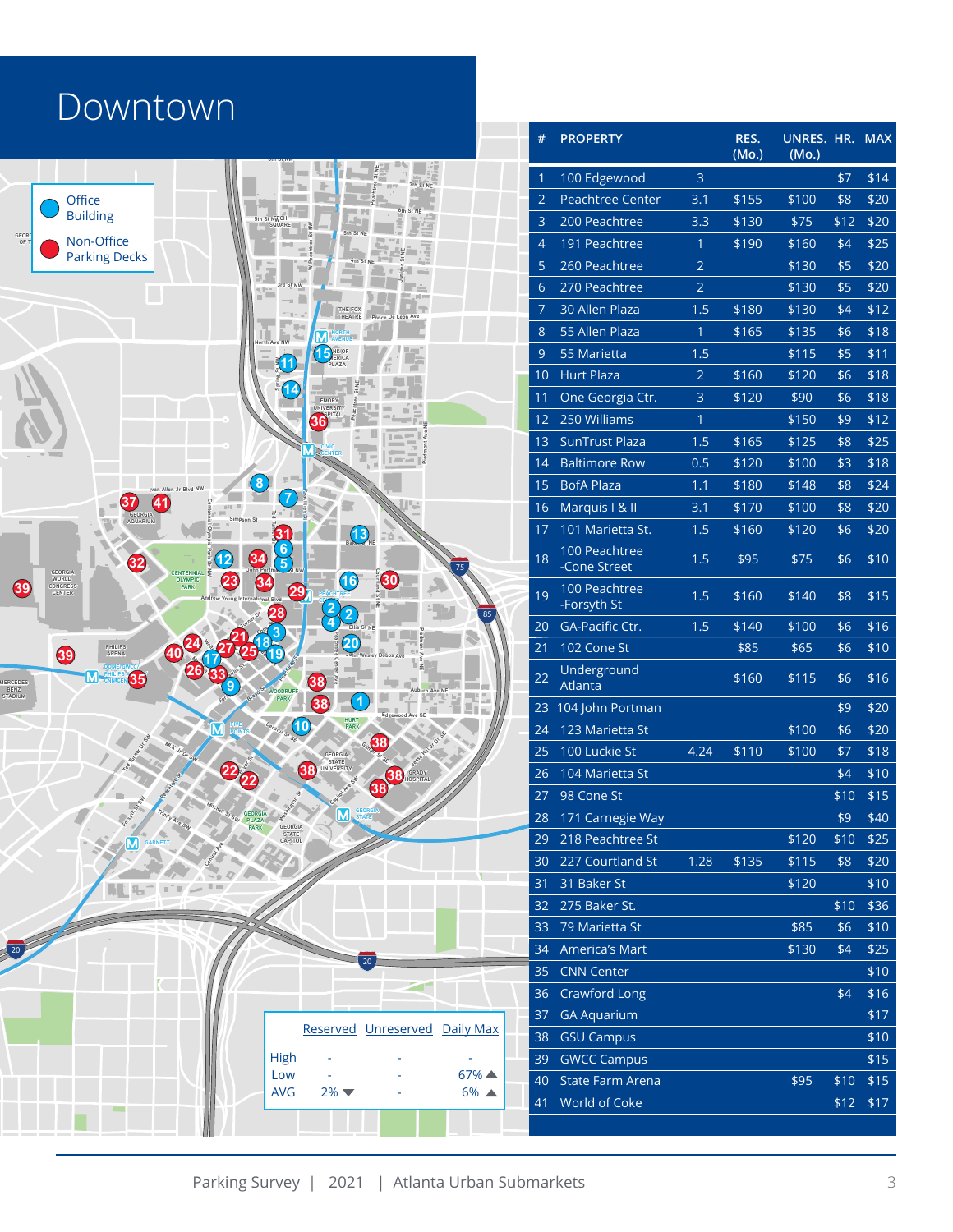| Midtown                                                               |                                  | #              | <b>PROPERTY</b>                    |                       | RES.<br>(Mo.) | UNRES. HR. MAX<br>(Mo.) |             |                   |
|-----------------------------------------------------------------------|----------------------------------|----------------|------------------------------------|-----------------------|---------------|-------------------------|-------------|-------------------|
|                                                                       |                                  | 1              | 1075 Peachtree                     | 1.74                  | \$225         | \$140                   | \$6         | \$18              |
|                                                                       |                                  | $\overline{2}$ | 1100 Peachtree                     | 2.1                   | \$170         | \$130                   | \$8         | \$16              |
|                                                                       |                                  | 3              | 1180 Peachtree                     | 1.75                  | \$200         | \$150                   | \$8         | \$22              |
| Office                                                                |                                  | $\overline{4}$ | 1275 Peachtree                     | 2.8                   |               | \$100                   | \$12        | \$18              |
| <b>Building</b>                                                       |                                  | 5              | 675 W Peachtree                    | 0.49                  | \$65          | \$55                    | \$3         | \$8               |
| Non-Office                                                            |                                  | 6              | 730 Peachtree                      | 3                     | \$240         | \$120                   | \$8         | \$16              |
| <b>Parking Decks</b>                                                  |                                  | 7              | 999 Peachtree                      | 1.5                   | \$150         | \$115                   | \$7         | \$20              |
|                                                                       |                                  | 8              | <b>Regions Plaza</b>               | $\overline{2}$        | \$160         | \$130                   | \$9         | \$18              |
|                                                                       |                                  | 9              | <b>Atlantic Station</b>            | $\overline{2}$        | \$179         | \$121                   | <b>FREE</b> | \$16              |
|                                                                       |                                  | 10             | Campanile Plaza                    | 1.9                   |               | \$150                   | \$7         | \$30              |
|                                                                       |                                  | 11             | <b>Centergy One</b>                | 3                     | \$200         | \$120                   | \$6         | \$20              |
|                                                                       |                                  | 12             | 75 14th Street                     | 1.5                   | \$175         | \$130                   | \$14        | \$24              |
|                                                                       | 18                               | 13             | <b>Mayfair Royal</b>               | 2.8                   | \$150         | \$145                   | \$4         | \$12              |
|                                                                       |                                  | 14             | 715 Peachtree                      | 1.7                   | \$145         | \$115                   | \$3         | \$12              |
|                                                                       |                                  | 15             | <b>Midtown Plaza</b>               | $\overline{2}$        | \$155         | \$115                   | \$8         | \$16              |
|                                                                       |                                  | 16             | 10 10th Street                     | 1.96                  | \$175         | \$140                   | \$5         | \$18              |
|                                                                       |                                  | 17             | One Atlantic Ctr.                  | $\overline{2}$        | \$175         | \$130                   | \$6         | \$18              |
|                                                                       |                                  | 18             | Peachtree Pointe                   | $\overline{2}$        | \$175         | \$115                   | \$5         | \$20              |
| STATION<br>3                                                          |                                  | 19             | Pershing Park Pl.                  | 2.6                   | \$150         | \$115                   | \$4         | \$10              |
|                                                                       |                                  | 20             | Pershing Pt. Plaza                 | $\overline{2}$        |               | \$110                   | \$5         | \$18              |
|                                                                       |                                  | 21             | Promenade                          | 1.75                  | \$170         | \$136                   | \$8         | \$17              |
|                                                                       | M<br>WOODRUFF<br>ARTS CENTER     | 22             | Silhouette                         | 1.43                  |               | \$90                    | \$6         | \$20              |
|                                                                       | (21)                             | 23             | The Biltmore                       | $\overline{2}$        | \$170         | \$115                   | \$3         | \$24              |
|                                                                       | 26<br>3<br>(12)25                | 24             | The Peachtree                      | 2.1                   |               | \$110                   | \$8         | \$16              |
|                                                                       | 10                               | 25             | The Proscenium                     | $\overline{2}$        | \$170         | \$130                   | \$5         | \$16              |
| 27                                                                    | 43                               | 26             | <b>Colony Square</b>               | $\overline{2}$        |               | \$150                   | \$8         | \$22              |
|                                                                       |                                  | 27             | 1100 Spring St.                    | 3.25                  |               | \$65                    | \$2         | \$10              |
| TURNER<br>BROADCASTING                                                | 16                               | 28             | 1475 Peachtree                     | 2.5                   | \$125         | \$85                    |             |                   |
|                                                                       |                                  | 29             | 1315 Peachtree                     | 1.5                   |               | \$125                   |             |                   |
|                                                                       |                                  |                | 30 CODA                            | 1.42                  | \$250         | \$175                   | \$8         | \$24              |
|                                                                       | 8th St.NW                        | 31             | 1110 W. Peachtree                  |                       |               | \$110                   | \$7         | \$18              |
| 11                                                                    | 44                               | 32             | 759 W. Peachtree                   |                       |               | \$120                   | \$6         | \$16              |
|                                                                       | 5th St NWCH<br>SQUARE            | 33<br>34       | T3 West Midtown<br>Ponce City Mkt* | $\overline{2}$<br>2.5 | \$200         | \$130<br>\$150          | \$2         | FREE \$16<br>\$15 |
| <b>GEORGIA INSTITUTE</b><br>OF TECHNOLOGY<br>39                       | (30)                             | 35             | 725 Ponce*                         | 2.43                  |               | \$110                   | \$8         | \$24              |
|                                                                       |                                  | 36             | Star Metals*                       | $\overline{2}$        | \$180         | \$140                   |             |                   |
|                                                                       | 6<br>ird St NW.                  | 37             | The Interlock*                     | 3                     | \$180         | \$150                   | \$6         | \$15              |
|                                                                       | 5<br>THE FOX<br>$3 - 1$          | 38             | 8West*                             | 3                     |               | \$95                    |             |                   |
|                                                                       | <b>All And</b><br><b>II</b> -    | 39             | GT Conf. Center                    |                       |               |                         | \$3         | \$18              |
|                                                                       | <b>BANK OF</b><br>AMERICA        | 40             | 930 Juniper St.                    |                       |               | \$120                   | \$6         | \$12              |
|                                                                       | PLAZA                            | 41             | Skyhouse                           | 0.47                  |               | \$85                    | \$6         | \$24              |
| Reserved Unreserved<br>Daily Max                                      | EMORY<br><b>UNIVERSITY</b>       | 42             | Metropolis                         |                       |               |                         | \$8         | \$16              |
| <b>High</b><br>$4\%$ $\triangle$                                      | HOSPITAL                         | 43             | 22 14th Street                     |                       |               | \$85                    | \$4         | \$20              |
| Low<br>$1\%$ $\blacktriangledown$<br><b>AVG</b><br>$12\%$ $\triangle$ |                                  | 44             | Viewpoint & Spire                  |                       |               | \$125                   | \$6         | \$20              |
|                                                                       |                                  | 45             | <b>Atlantic House</b>              |                       |               |                         | \$2         | \$14              |
| Ivan Allen Jr Blvd NW                                                 |                                  | 46             | 1337 Peachtree                     |                       |               |                         | \$8         | \$16              |
|                                                                       |                                  |                |                                    |                       |               |                         |             | *off map          |
| Parking Survey                                                        | Atlanta Urban Submarkets<br>2021 |                |                                    |                       |               |                         |             | $\overline{4}$    |

L,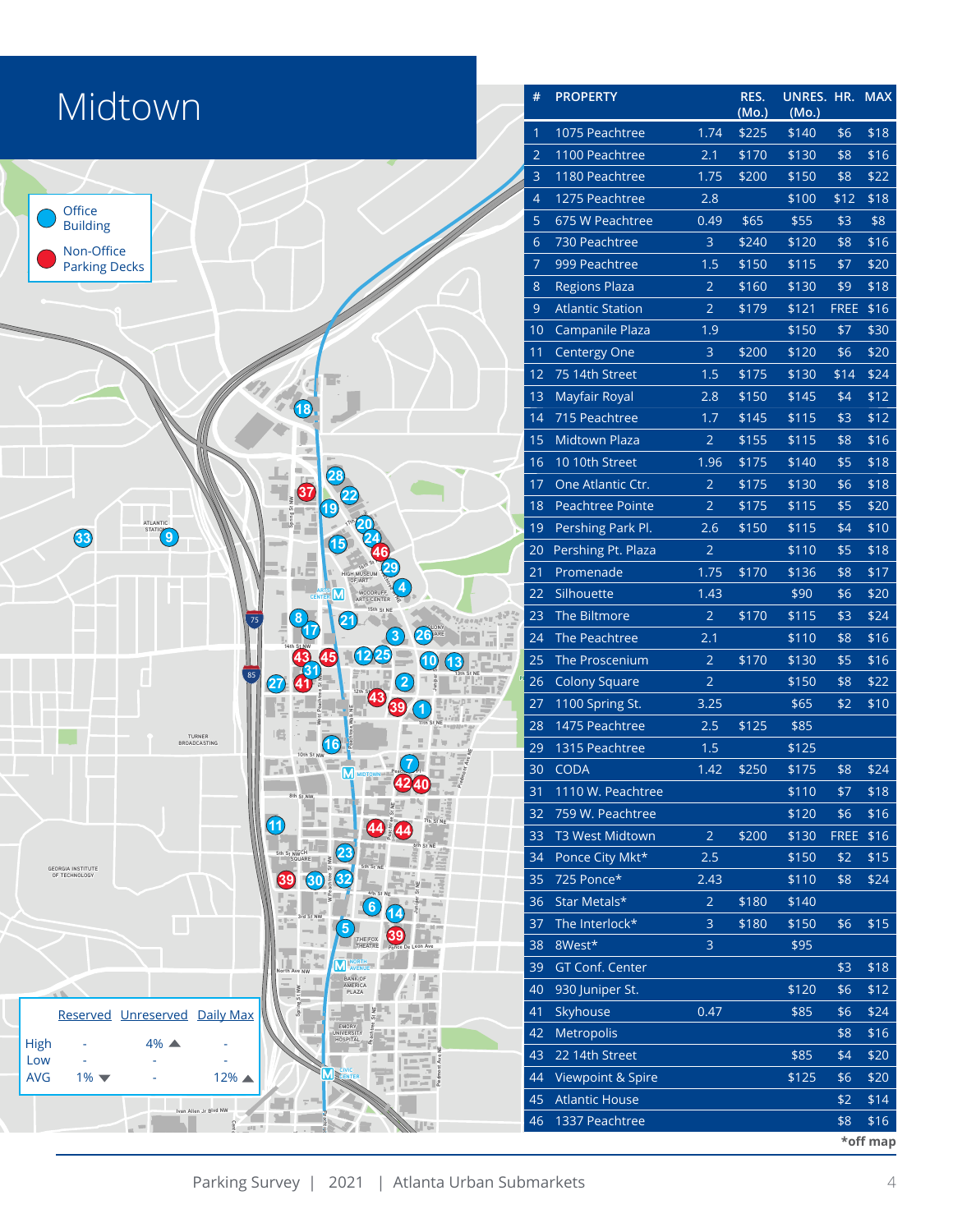

## Buckhead

|            |                            | Reserved Unreserved Daily Max |                   |
|------------|----------------------------|-------------------------------|-------------------|
| High       |                            | $4\%$ $\triangle$             |                   |
| Low        |                            |                               |                   |
| <b>AVG</b> | $1\%$ $\blacktriangledown$ |                               | $7\%$ $\triangle$ |

|                 | Pharf Rd NE                      | ៶៸៲៲           |               |                        |             |             |             |
|-----------------|----------------------------------|----------------|---------------|------------------------|-------------|-------------|-------------|
| #               | <b>PROPERTY</b>                  | Ratio          | RES.<br>(Mo.) | <b>UNRES.</b><br>(Mo.) | HR.         | <b>MAX</b>  | E/B         |
| $\mathbf{1}$    | 3344 Peachtree                   | 2.5            | \$165         | \$110                  | \$6         | \$20        |             |
| $\overline{2}$  | 3405 Piedmont Rd.                | 3.75           |               | \$80                   | <b>FREE</b> | <b>FREE</b> | <b>FREE</b> |
| 3               | 3630 Peachtree                   | 2.5            | \$160         | \$120                  | \$6         | \$18        |             |
| $\overline{4}$  | Atlanta Financial Center         | 2.5            | \$135         | \$95                   | \$6         | \$18        |             |
| 5               | <b>Salesforce Tower</b>          | 2.37           | \$135         | \$85                   | \$5         | \$13        |             |
| $6\phantom{1}6$ | Atlanta Tech Village             | 3.5            | \$60          | \$25                   | \$3         | \$15        |             |
| 7               | Lenox Center Bldg.               | $\overline{4}$ | \$125         | \$75                   | \$4         | \$10        |             |
| 8               | Lenox Overlook                   | 2.5            | \$125         | \$75                   | \$10        | \$35        |             |
| 9               | Lenox Plaza                      | 3.5            | \$125         | \$75                   | \$4         | \$10        |             |
| 10 <sup>°</sup> | Lenox Towers (North & South)     | 3.2            | \$95          | \$75                   | \$3         | \$12        |             |
| 11              | Monarch Center (Plaza & Tower)   | 2.78           | \$140         | \$110                  | \$6         | \$25        |             |
|                 | 12 Alliance Center (One & Two)   | 2.78           | \$140         | \$110                  | \$6         | \$25        |             |
|                 | 13 One Buckhead Plaza            | 2.7            | \$155         | \$95                   | \$6         | \$20        |             |
| 14              | One Capital City Plaza           | 2.5            | \$175         | \$110                  | \$6         | \$20        |             |
|                 | 15 Live Oak Square               | 3.1            | \$115         | \$90                   | \$6         | \$12        |             |
|                 | 16 Securities Centre (One & Two) | 3.5            | \$120         | \$75                   | \$4         | \$15        |             |
| 17              | Peachtree Lenox Bldg.            | 3.6            | \$115         | \$85                   | \$4         | \$15        |             |
| 18 <sup>°</sup> | <b>Phipps Tower</b>              | 2.4            | \$145         | \$110                  | \$4         | \$14        |             |
| 19              | <b>Piedmont Center</b>           | 3              | \$100         | \$85                   |             |             |             |
|                 | 20 Piedmont Place                | 3.5            | <b>FREE</b>   | <b>FREE</b>            | <b>FREE</b> | <b>FREE</b> | <b>FREE</b> |
| 21              | Prominence in Buckhead           | 3.53           | \$125         | \$100                  | \$4         | \$12        |             |
| 22              | <b>Resurgens Plaza</b>           | 2.4            | \$135         | \$95                   | \$5         | \$13        |             |
|                 | 23 Terminus 100 & 200            | $\overline{2}$ | \$175         | \$110                  | \$6         | \$20        |             |
| 24              | Buckhead Tower - 3399 Peachtree  | $\overline{2}$ | \$130         | \$85                   | \$4         | \$12        |             |
| 25              | The Pinnacle                     | 3              | \$130         | \$90                   | \$4         | \$12        |             |
|                 | 26 Tower Place 100               | 2.5            | \$140         | \$95                   | \$3         | \$24        |             |
| 27              | Tower Place 200                  | 2.55           | \$175         | \$110                  | \$6         | \$20        |             |
| 28              | <b>Two Buckhead Plaza</b>        | 2.7            | \$155         | \$95                   | \$6         | \$20        |             |
|                 | 29 3445 Peachtree                | 2.5            | \$125         | \$95                   | \$4         | \$12        |             |
|                 | 30 550 Pharr Road                | $\overline{3}$ | FREE          | FREE                   | FREE        | FREE FREE   |             |
|                 | 31 Three Alliance Center         | 2.5            | \$155         | \$115                  | \$7         | \$30        |             |
|                 | 32 The 309                       | 2.5            | \$170         | \$90                   | \$4         | \$30        |             |
|                 | 33 Buckhead Atlanta              |                |               |                        | \$3         | \$20        |             |
|                 | 34 1776 Peachtree*               | $\overline{2}$ | \$125         | \$75                   | \$4         | \$10        |             |
|                 |                                  |                |               |                        |             |             | *off map    |
|                 |                                  |                |               |                        |             |             |             |

**ARTS**